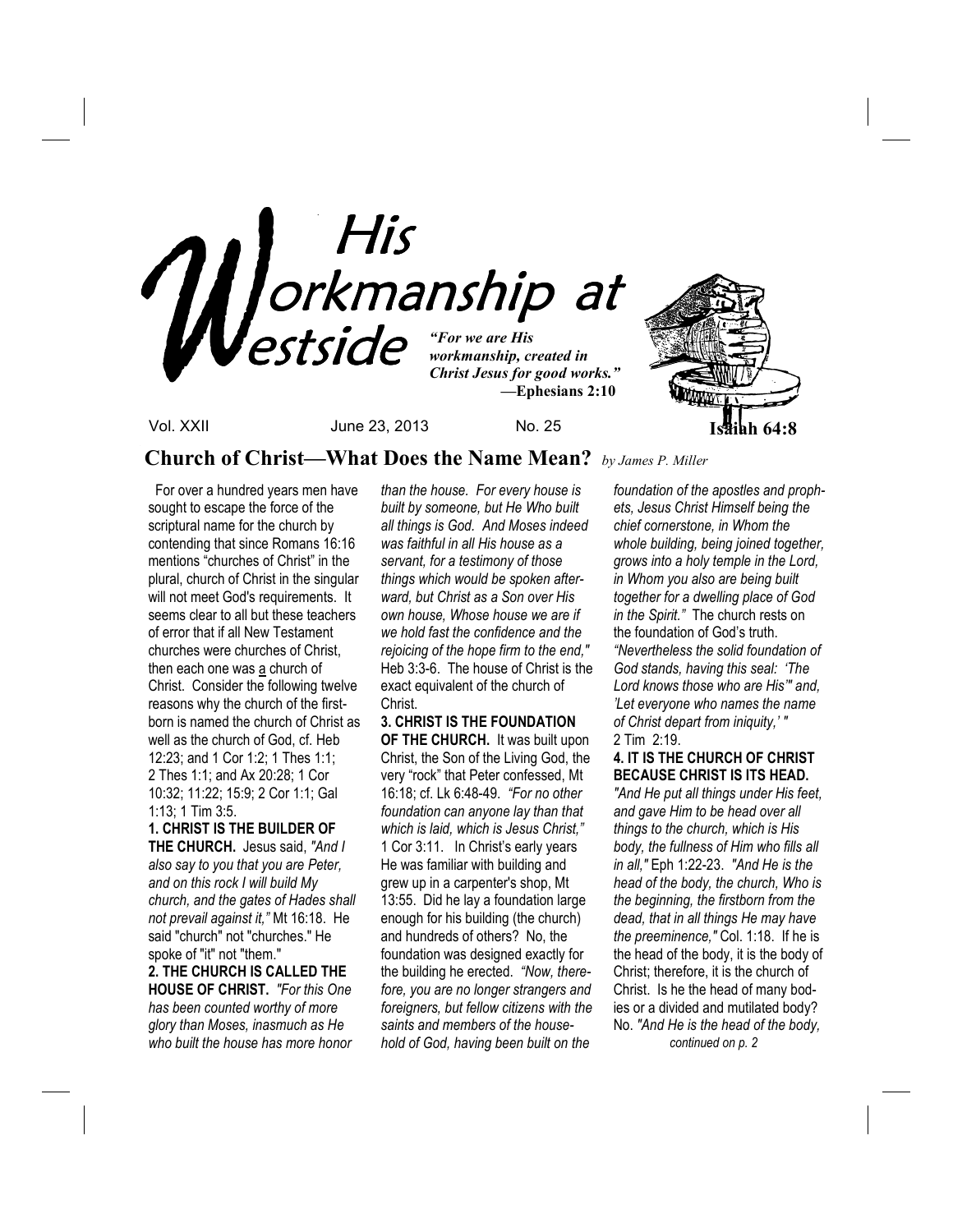**"For by Him all things were created that are in heaven and that are on earth... All things were created through Him and for Him." —Colossians 1:16** 

*the church"..."for the sake of His body, which is the church,"* Col. 1:18, 24. **5. IT IS THE CHURCH OF CHRIST BECAUSE IT IS THE BRIDE OF CHRIST.** *"Husbands, love your wives, even as Christ also loved the church, and gave himself for it,"* Eph 5:25. Christians are in the church, and the church is married to Christ, *"Therefore, my brethren, you also have become dead to the law through the body of Christ, that you may be married to another—to Him Who was raised from the dead, that we should bear fruit to God,"* Rm 7:4. The church is set apart particularly for Christ, and Christ alone:. *"… For I have betrothed you to one husband, that I may present you as a chaste virgin to Christ,"* 2 Cor 11:2.

**6. THE BRIDE WEARS THE NAME OF THE HUSBAND.** She gives him glory through wearing his name. *"Unto Him be glory in the church by Christ Jesus to all generations, forever and ever. Amen,"* Eph 3:21. Christ's name is the basis for our unity. The three rhetorical questions in 1 Corinthians 1:13 show that we are to wear only the name of Christ, Who is not divided, Who was crucified for us, and in Whose name we were baptized. That produces unity, not denominationalism! *"If you are reproached for the name of Christ, blessed are you, for the Spirit of glory and of God rests upon you. On their part He is blasphemed, but on your part He is glorified. But let none of you suffer as a murderer, a thief, an evildoer, or as a busybody in other people's matters. Yet if anyone suffers as a Christian, let him not be ashamed, but let him glorify God in this matter,"* 1 Pet 4:14- 16. We call ourselves Christians to honor Christ; we do not call ourselves Godians, and we do not call ourselves by any other name, *"Nor is there salvation in any other, for there is no other name under heaven given among men by which we must be saved."* The church must honor the name of Christ rather than the name of some man (Lutheran) or some doctrine (Methodist, Baptist). **7. THE CHURCH COMPRISES THE SAVED.** *"Praising God, and having favor with all the people. And the Lord added to the church daily such as should be saved,"* Ax 2:47. We see that if they *should be saved,* God added them to the church. They did not join a church, and it was not left up to them, but *the Lord added* the saved ones to the church. At the end of Pentecost, every saved person in Jerusalem was in the church of Christ, for the Lord had added the saved to it. There was not a saved person who was not in the church, and every responsible person outside the church was lost. That divine process continues today. Therefore, the church of Christ is not a sect or a part of anything; it is the whole thing! **8. MEN ARE RECONCILED TO GOD IN THE CHURCH.** *"…and that He might reconcile them both to God in one body through the cross, thereby putting to death the enmity,"* Eph 2:16; see Col 1:13-23. The church is the one body, Eph 1:23. Question: where else can a sinner be reconciled? **9. IT IS THE CHURCH OF CHRIST BECAUSE CHRIST IS THE SAVIOR OF THE BODY.** *"For the husband is the head of the wife, even as Christ is the head of the church: and He is the savior of the body,"* Eph 5:23. The body is the church, Eph 1:20-23. **10. IT IS THE CHURCH OF CHRIST BECAUSE IT IS THE KINGDOM OF CHRIST** . The kingdom and the church are the same institution.

*"When anyone hears the word of the kingdom, and does not understand it, then the wicked one comes and snatches away what was sown in his heart. This is he who received seed by the wayside,"* Mt 13:19. Both the church and the kingdom of God come from the same seed. *"Let the earth bring forth grass, the herb that yields seed, and the fruit tree that yields fruit according to its kind, whose seed is in itself, on the earth,"* Gen 1:11. THE CHURCH IS CALLED THE KING-DOM OF GOD'S SON: *"He has delivered us from the power of darkness and translated us into the kingdom of His dear Son,"* Col 1.13. JESUS CALLED THE CHURCH "MY KING-DOM": *"Jesus answered, 'My kingdom is not of this world. If My kingdom were of this world, My servants would fight, so that I should not be delivered to the Jews; but now My kingdom is not from here,"* Jn 18:36.

**11. IT IS THE CHURCH OF CHRIST BECAUSE IT IS IN CHRIST.** *"For as we have many members in one body, but not all the members have the same function, so we, being many, are one body in Christ, and individually members of one another,"* Rm 12:4- 5. *"And was unknown by face unto the churches of Judea which were in Christ,"* Gal 1:22. **12. IT IS THE CHURCH OF CHRIST BECAUSE THE CHURCH IS SUB-JECT TO CHRIST.** *"Therefore, as the church is subject unto Christ, so let the wives be to their own husbands in everything,"* Eph. 5:24. Jesus Christ is the Word of God incarnate—that is, He came to earth

to be God's Word in flesh and blood so men could see God's glory. *"In the beginning was the Word, and the Word was with God, and the Word continued on p. 3*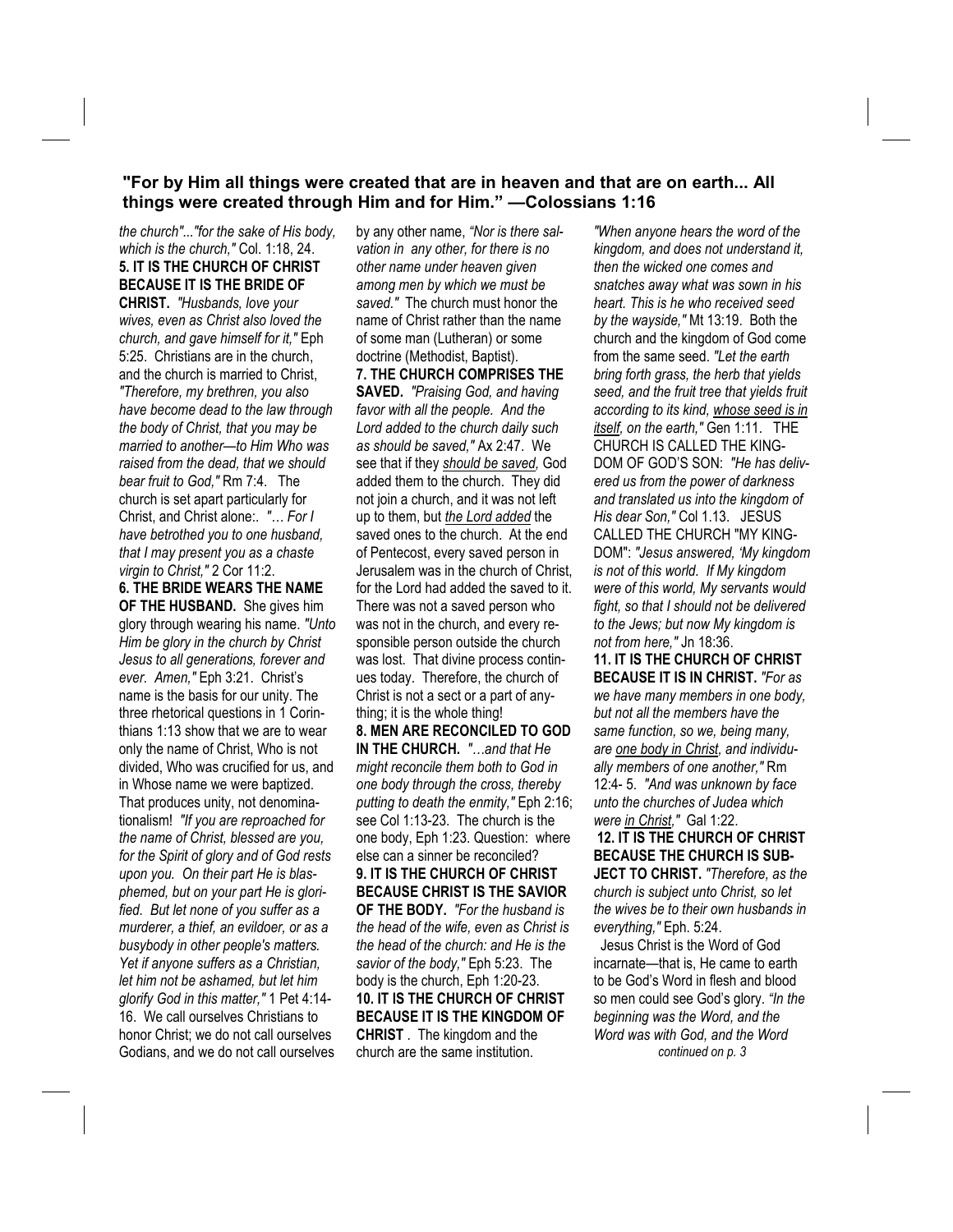

### **The Name Church of Christ***,*  from p. 2

—Ephesians 3:19

*was God. He was in the beginning with God. All things were made by Him, and without Him nothing was made that was made. In Him was life, and the life was the light of men. And the light shines in the darkness, and the darkness did not comprehend it…. That was the true Light which gives light to every man coming into the world. He was in the world, and the world was made through Him, and the world did not know Him. He came to His own, and His own did not receive Him. But as many as received Him, to them He gave the right to become children of God, to those who believe in His name: who were born, not of blood, nor of the will of the flesh, nor of the will of man, but of God. And the Word became flesh and dwelt among us, and we beheld His glory, the glory as of the only begotten of the Father, full of grace and truth,"* Jn 1:1-5, 9- 14. Jesus is the creed of the church. Because He is the Word, He is our guide in all things spiritual, that is, in the whole of our lives. The church is distinctive and can be easily identified by its name, its worship, and its work. If we do not maintain our distinctiveness as the church of Christ, we have no right to exist. If we are not going to preach the truth of God boldly, let us not preach it at all. If we are unwilling to teach Christ and His gospel and to

# Discipleship Here At Home

**Psalm 133:1 oppose false teachings and false prac**tices, let us quit claiming to be the people of the holy God! The church of Christ is not a denomination. But as soon as we cease preaching the distinctive message of Christ and His gospel, we cease being the true church of Christ and become something else. How can a person say he has Christ-centered faith if he is not in the church that Christ built and is not walking by faith that comes by hearing the word of God, Rm 10:17? If some wear the name Christian but are not in the church, which is Christ's kingdom, then they are in darkness, Col 1:13-23.

> When people say one church (denomination) is just as good as another, they are correct—all denominations put together are not as good as the church that God planned in eternity; the church our Lord bought with His own precious blood, Ax 20:28; the church brought into fulfillment on Pentecost, Acts 2; and the church which was prophesied by the Old Testament prophets and fulfills God's eternal purpose, Eph. 3:10-11. To say this divine organization is equal to or parallel with human denominations is to border on blasphemy and endanger the souls of those who teach and believe denominations are as good as the church.

> WELCOME: We eagerly and delightedly receive you into our worship today! Your presence here gives us great pleasure and joy, and we are grateful to you and to God for gracing our assembly! If you have needs and want someone to listen, to help, and to pray with you, we're here with open hearts to share God's love and comfort. After the sermon, the elders will be available in the foyer for immediate prayer and spiritual support.

**PRAY FOR healing, protection, help, and comfort here and away Ruth Hice, Pat Campbell**'s mother—invasive colon cancer; surgery 6/14, now in rehab at: Legacy Heights Nursing and Rehabilitation, Rm #15, 900 W. 12th St, Russellville, AR 72801; send cards, pray also for family, husband Delmar Hice **Gary Boyd** —recovering from pneumonia **Judy Sartin—**double pneumonia; acute bronchitis

**Mark Campbell**—in rehab after second head injury; recovering at home **Judy Strand**'s son **Joe Huff**—recurrence of neurological symptoms, black-outs, from brain injury he suffered in a 2007 car accident

 **CHRONIC CONDITIONS Logan Corray; Rocco Sangellino Jr; Addison Tope; Pat Wilkes**—asthma **Pearl Chapman**—leg pains; pancreatitis **Nell Free—**pacemaker, heart; back pain **Rod Green—**thyroid trouble **Autumn Hadders—**epilepsy **Kirk Johnson—**worsening MS; needs help around his house **Menards—**aging; **Lloyd**, diabetes; **Virginia,** now legally blind from rapid macular degeneration; high BP **Sandra Perry**—neuropathy from diabetes **Lynda Szymanski**—COPD, lung *+#+#+#+#+#+#+*

*Job concerns* **Andrew Tope, Lorenzo Gonzalez,** and **Frank Savarese** are seeking jobs.

*Traveling* **Patricia Ward** is vacationing this week. **Kaysha Howell** will leave Fri for 3 weeks in NY. *BEREAVED* **Madge Wallace** passed away 6/9 of lung cancer; memorial Monday, 6 pm, at Pratt Parkway Christians' building, 1601 Pratt Pkwy, Longmont 80501; reception after at **Carmichaels**', 1131 Twin Peaks Cir, Longmont 80503. *REJOICE* **Justin and Marie Carlson** are the parents of baby girl **Emma Elizabeth**, born yesterday *Expecting*  **Amy Vander Kooi**—August, boy